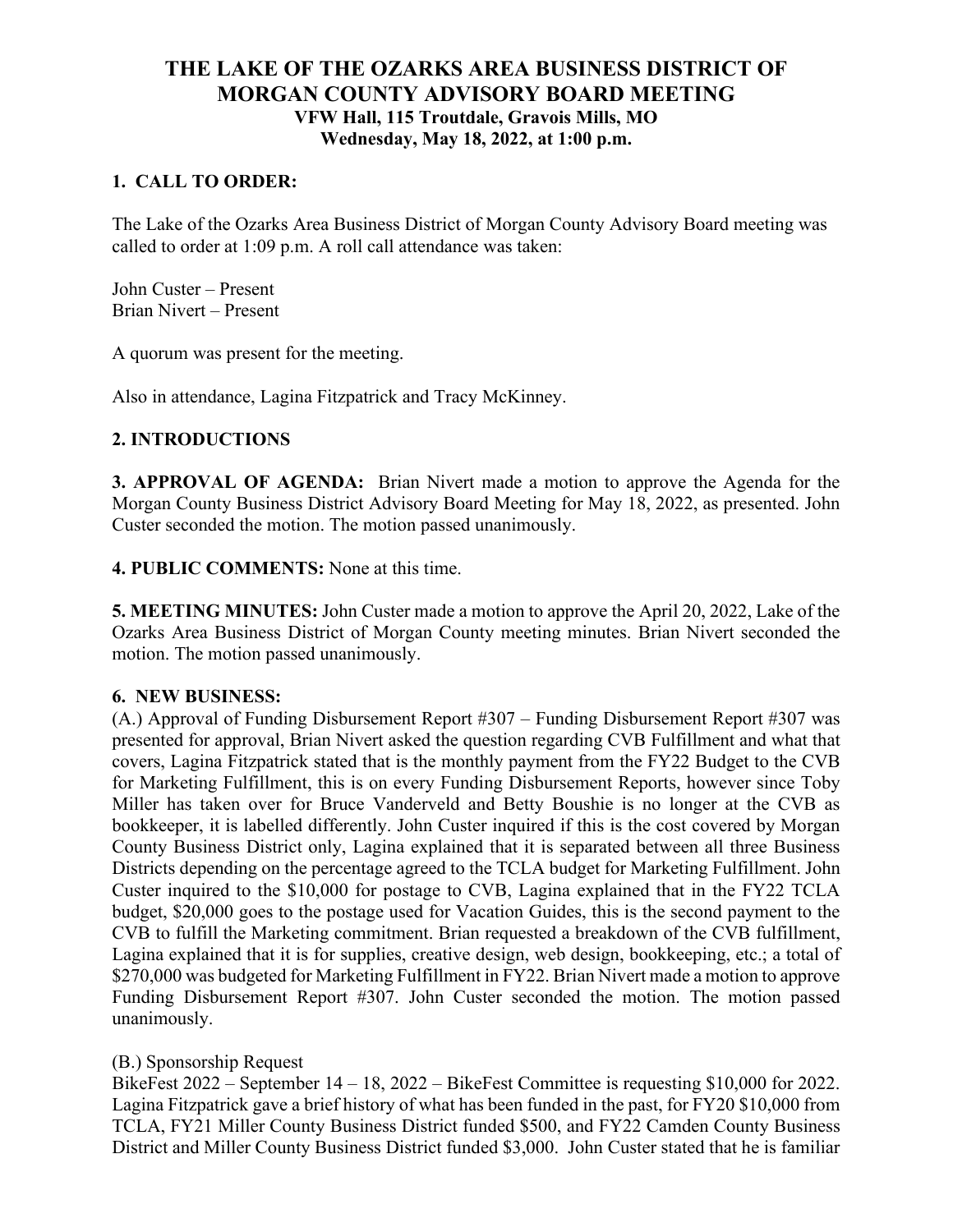with BikeFest and agrees that Morgan County might not see a large number of overnight stays, however there are passport stops in the area and mapped rides that go through Morgan County. John also stated that it is a great event for the Lake area, and it extends the season. John Custer made a motion to fund BikeFest 2022 for \$1,000. Brian Nivert seconded the motion. The motion passed unanimously.

(C.) Other New Business – Brian Nivert stated that he had reached out to the Mayor of Laurie, the loss of \$7,500 on the Laurie Bar-B-Que competition is the reason for not having the event again this year. A discussion was had on how the Morgan County Business District could help to bring the event back to the area, the suggestion was made to review past budgets and see how the money was lost and where additional funds could help. Lagina Fitzpatrick stated she would like to know how much is charged to compete, prior sponsors, and what type of advertising was done. Brian will reach out to obtain any information that is available.

## **7. OLD BUSINESS**

(A.) Advisory Board Code of Ethics – Lagina Fitzpatrick stated that there have been discussions in the past of adding a document that addressed ethics on the Advisory Board, she referred to other DMO's and they do operate with a document. Lagina took direction from what was presented from other DMO's and her past board experience and Code of Ethics that she has signed. Lagina created the Code of Ethics, with the Code of Ethics it also helps refer back to the By-Laws and the Rules and Regulations of Morgan County. John Custer made a motion to approve the Code of Ethics as presented. Brian Nivert seconded the motion. The motion passed unanimously.

(B.) FY23 TCLA Agreement – Lagina Fitzpatrick explained that in the past the TCLA Agreement was between the Business District as a whole and TCLA, since she has taken over, the agreement is now between each Business District and TCLA with a better breakdown of what TCLA does for the Business Districts. With the change to the TCLA By-Laws, one concern that has been expressed is that the TCLA Board Member would change how the money from the Business District is allocated, however the TCLA Agreement between the Business District will not allow the TCLA Board Member to change the allocated percentage. The agreement shows that \$50,000 is allocated to TCLA from the Morgan County Business District and the percentage of how the money will be spent. Brian Nivert made a motion to approve the FY23 TCLA Agreement as presented. John Custer seconded the motion. The motion passed unanimously.

(C.) Post Lodging Event Funding/Sponsorship Form – Lagina Fitzpatrick shared the Post Lodging Survey form, in the past an attempt had been made to obtain information from properties regarding room stays from a funded event, however there was not much of a response. Lagina explained that she would like to have the survey go out after events that are funded by the Business Districts to see the impact the event had on the Lake area, if 50% are returned that would be a good sampling of the event.

(D.) Additional Appointed Advisory Board Seat(s) – Due to the pending lawsuit, Brian Nivert made a motion to table the Additional Appointed Advisory Board Seat(s). John Custer seconded the motion. The motion passed unanimously.

(E.) Business District By-Laws - Due to the pending lawsuit, Brian Nivert made a motion to table the Business District By-Laws discussion. John Custer seconded the motion. The motion passed unanimously.

(F.) Other Old Business – No other old business at this time.

## **8. FUTURE MEETINGS**